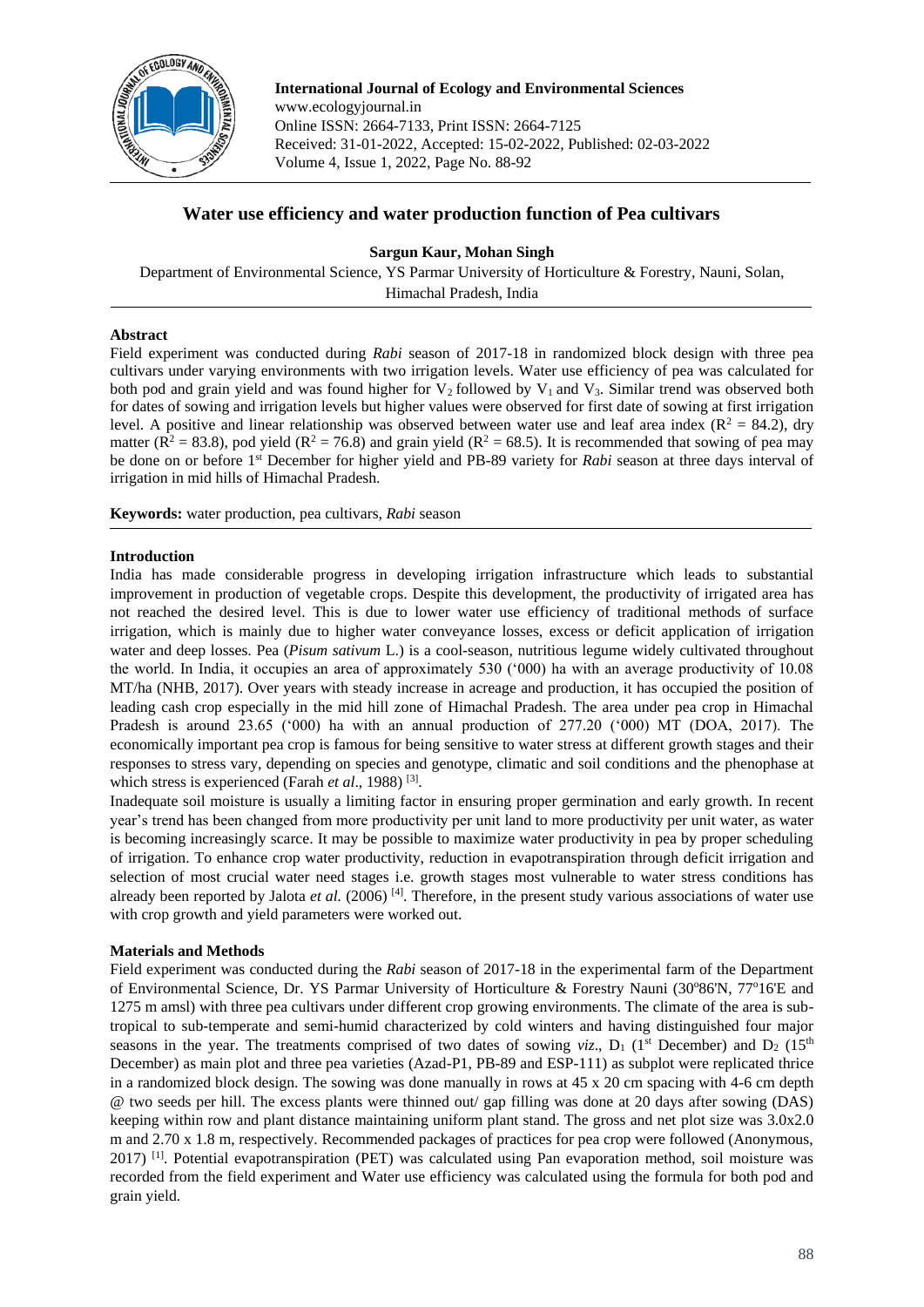#### *Water Use Efficiency (WUE)*

The water use efficiency is defined as the marketable crop produced per unit of water used in evapotranspiration. It was calculated by using the following formula:

 $WUE = Y/ET$ 

Where,  $WUE = Water$  use efficiency (kg/mm of water)  $Y = E$ conomic yield (kg/ha)  $ET = Evapotranspiration$ 

### **Results and Discussion**

## *PET using pan evaporation method*

Potential evapotranspiration (PET) is a measure of the ability of the atmosphere to remove water from the surface through the processes of evaporation and transpiration. The PET for  $V_3$  was highest under  $D_2$  (153.04) mm) followed by V2. Likewise, for  $V_2$ , the PET was highest for  $D_2$  (145.59 mm) as against of  $D_1$  (139.12 mm). Similarly, for V<sub>1</sub>, the PET was highest for  $D_2$  (141.36 mm) as compared to  $D_1$  (135.68 mm) (Table 1). This may be due to the increase in temperature during the second date of sowing.

**Table 1:** Actual and accumulated PET at different phenological stages of pea cultivars under varying environments

| <b>Varieties</b>                              | Azad P-1 |                        | <b>PB-89</b> |        | <b>ESP-111</b> |                                            |  |  |  |
|-----------------------------------------------|----------|------------------------|--------------|--------|----------------|--------------------------------------------|--|--|--|
| $ Crop\text{ growth stages} PET\text{ (mm)} $ | Actual   | <b>Accumulated PET</b> | Actual       |        |                | Accumulated PET Actual PET Accumulated PET |  |  |  |
|                                               |          | (mm)                   | PET (mm)     | (mm)   | (mm)           | (mm)                                       |  |  |  |
| $1st December (D1)$                           |          |                        |              |        |                |                                            |  |  |  |
| Emergence                                     | 13.76    | 13.76                  | 13.76        | 13.76  | 15.20          | 15.20                                      |  |  |  |
| <b>First Node</b>                             | 14.80    | 28.56                  | 16.00        | 29.76  | 15.76          | 30.96                                      |  |  |  |
| Flowering                                     | 58.32    | 86.88                  | 58.24        | 88.00  | 60.72          | 91.68                                      |  |  |  |
| Pod formation                                 | 22.08    | 108.96                 | 23.20        | 111.20 | 29.76          | 121.44                                     |  |  |  |
| Maturity                                      | 26.72    | 135.68                 | 27.92        | 139.12 | 30.56          | 152.00                                     |  |  |  |
| $15th$ December $(D_2)$                       |          |                        |              |        |                |                                            |  |  |  |
| Emergence                                     | 15.76    | 15.76                  | 14.56        | 14.56  | 16.88          | 16.88                                      |  |  |  |
| <b>First Node</b>                             | 12.32    | 28.08                  | 13.76        | 28.32  | 13.20          | 30.08                                      |  |  |  |
| Flowering                                     | 58.48    | 86.56                  | 58.60        | 86.92  | 60.32          | 90.40                                      |  |  |  |
| Pod formation                                 | 29.28    | 115.84                 | 28.79        | 115.71 | 30.08          | 120.48                                     |  |  |  |
| Maturity                                      | 25.52    | 141.36                 | 29.88        | 145.59 | 32.56          | 153.04                                     |  |  |  |

**Table 2:** Water use efficiency (kg/ha/mm) of pod and grain yield of pea under different treatments

|             |          |         |        |       | [Treatments Pod yield (kg/ha) Grain yield (kg/ha) Water Use (mm) WUE (Pod yield) WUE (Grain yield) |
|-------------|----------|---------|--------|-------|----------------------------------------------------------------------------------------------------|
| $V_1D_1I_1$ | 13069.33 | 6986.56 | 152.40 | 85.76 | 45.84                                                                                              |
| $V_1D_1I_2$ | 13271.22 | 7221.61 | 154.70 | 85.79 | 46.68                                                                                              |
| $V_1D_2I_1$ | 12768.00 | 6981.45 | 157.00 | 81.32 | 44.47                                                                                              |
| $V_1D_2I_2$ | 10954.27 | 6423.90 | 155.90 | 70.26 | 41.21                                                                                              |
| $V_2D_1I_1$ | 13814.13 | 7409.59 | 152.80 | 90.41 | 48.49                                                                                              |
| $V_2D_1I_2$ | 13625.00 | 7405.50 | 154.75 | 88.05 | 47.85                                                                                              |
| $V_2D_2I_1$ | 12044.67 | 7283.64 | 156.70 | 76.86 | 46.48                                                                                              |
| $V_2D_2I_2$ | 11949.78 | 6676.43 | 150.60 | 79.35 | 44.33                                                                                              |
| $V_3D_1I_1$ | 13637.45 | 7006.23 | 171.00 | 79.75 | 40.97                                                                                              |
| $V_3D_1I_2$ | 11158.40 | 4531.26 | 170.60 | 65.41 | 26.56                                                                                              |
| $V_3D_2I_1$ | 12251.15 | 4697.62 | 170.20 | 71.98 | 27.6                                                                                               |
| $V_3D_2I_2$ | 10257.03 | 4389.46 | 172.30 | 59.53 | 25.48                                                                                              |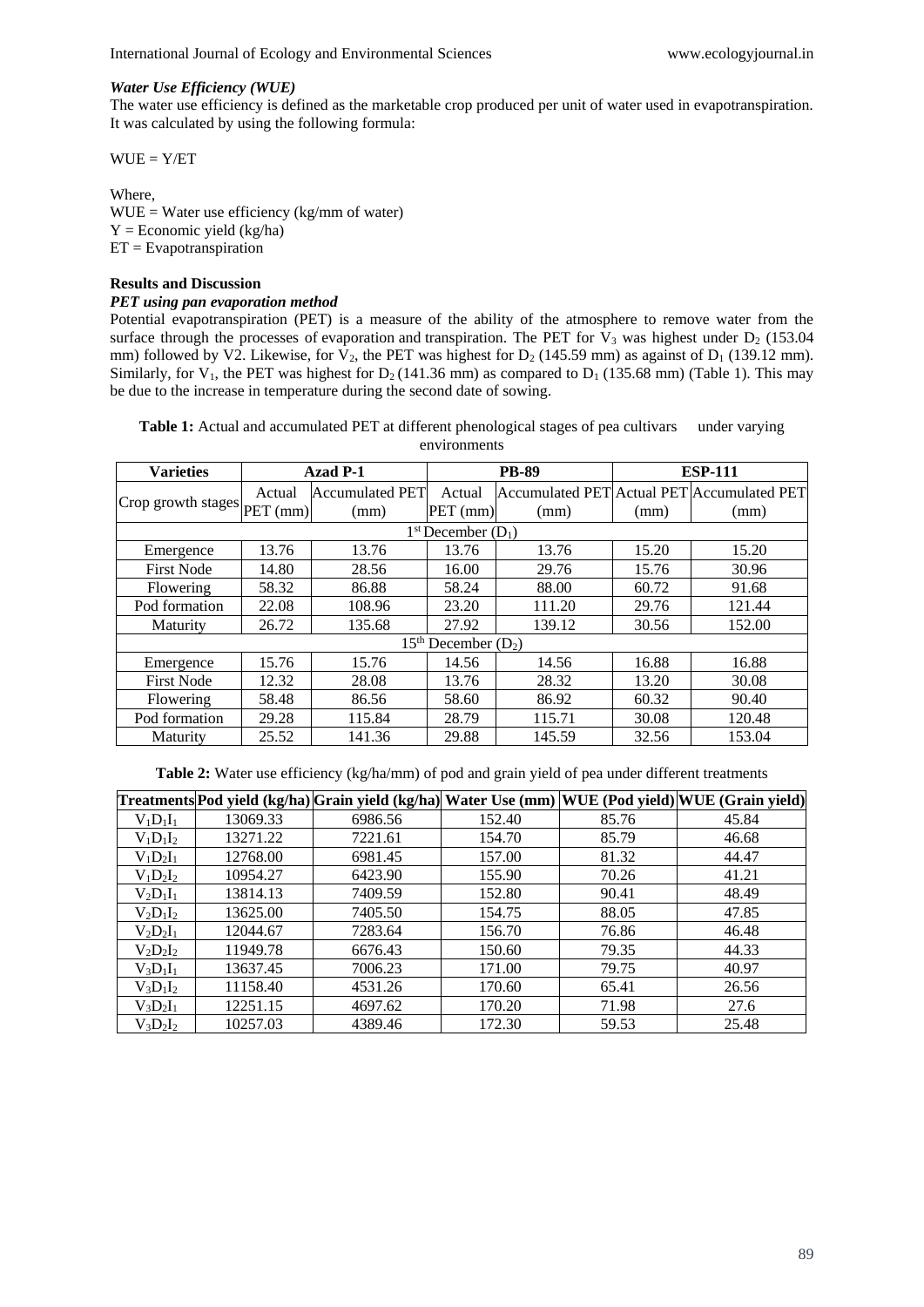

120 100 Dry matter (g plant<sup>-1</sup>)  ${\bf 80}$  $\bullet$ 60  ${\bf Y}{\rm{ = 1.003X}}$  - 81.35  $R^2 = 0.838$  $40\,$ 20  $\pmb{0}$ 155 160 165 170 150 175 145 Water use (mm)

**Fig 1:** Relation of Leaf Area Index with water use in pea cultivars

**Fig 2:** Relation of dry matter with water use in pea cultivars



**Fig 3:** Relation of pod yield with water use in pea cultivars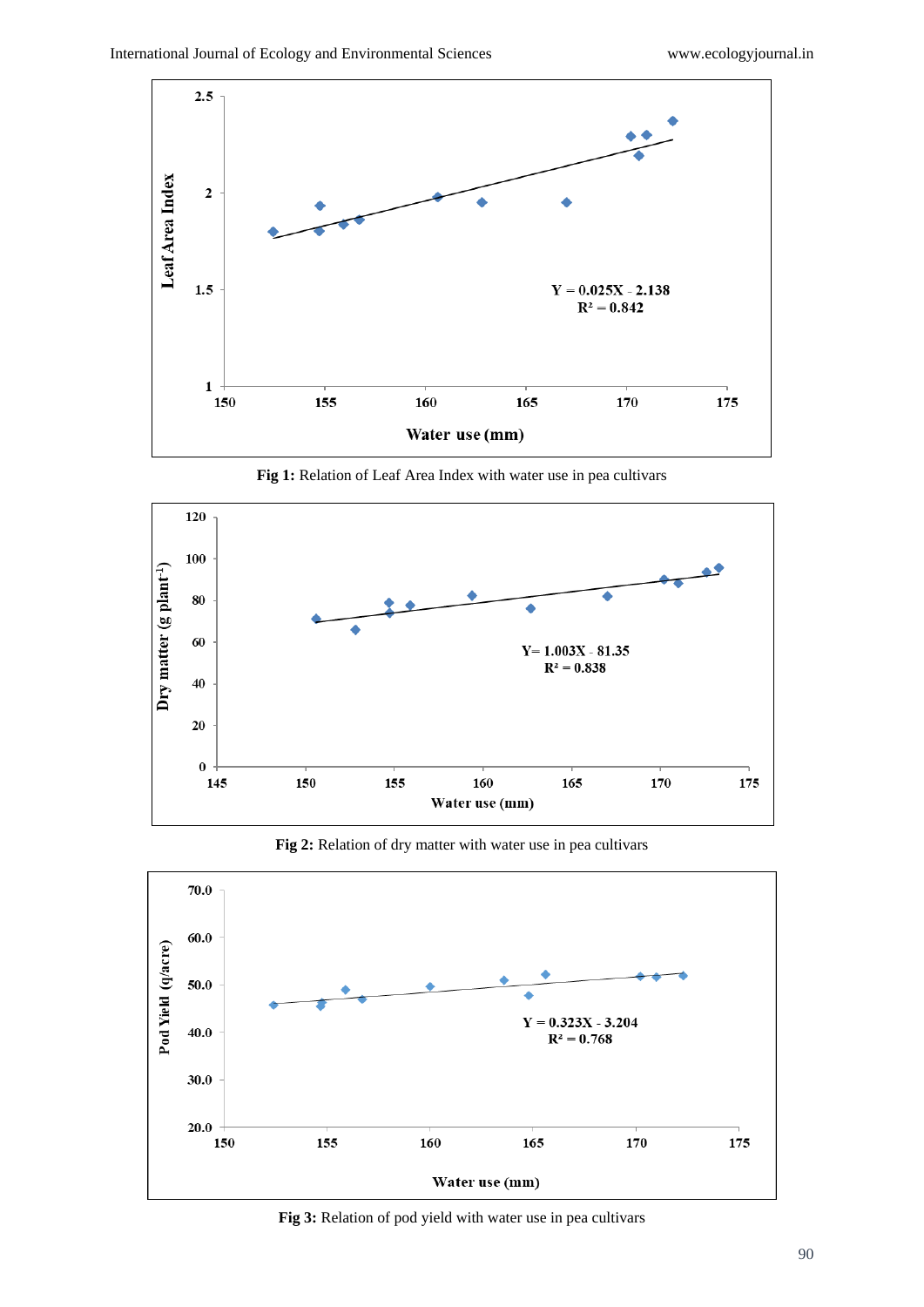

**Fig 4:** Relation of grain yield with water use in pea cultivars

## **Water use efficiency**

Water use efficiency of pea was calculated for both pod and grain yield by taking the seasonal consumptive use of water for all the treatments taken is presented in Table 2. Average water use efficiency with respect to pod yield as well as grain yield was found higher for  $V_2$  followed by  $V_1$  and  $V_3$ . Water use efficiency of pea was found higher in first date of sowing  $(D_1)$  as compared to  $D_2$ . Xiao *et al.* (2009) <sup>[7]</sup> revealed that with the increase in temperature, water use efficiency decreased. Among the irrigation levels,  $I_1$  recorded relatively higher water use efficiency value followed by I<sub>2</sub>. Water use Efficiency was found higher in  $V_2D_1I_1$  due to increased in both pod and grain yield.

Water use efficiency of pea under different sowing dates was observed higher in  $D_1$  for both pod and grain yield (481.62 and 253.55 kg/ha/mm) as compared to  $D_2$  (452.85 and 232.4 kg/ha/mm), respectively (Fig. 2). Similarly, water use efficiency was also observed higher in PB-89 for pod 334.67 and grain 187.15 kg/ha/mm followed by Azad P-1 (323.13 and 178.2 kg/ha/mm) and ESP-111 (276.67 and 120.53 kg/ha/mm), respectively (Fig. 3).

# *Crop water production functions*

## **Water use and Leaf area index**

The positive and linear relationship was observed between water use and maximum leaf area index in pea crop under different treatments (Fig. 4). The 84.2 per cent variation in leaf area index was explained by water use by the crop under various treatments and vice-versa.

#### **Water use and dry matter**

The positive and linear relationship was observed between water use and dry matter accumulation in pea crop under different treatments (Fig. 5). The relation explained 83.8 per cent variation in dry matter accumulation with water consumption by the crop under different sowing time, cultivars and various irrigation levels.

#### **Water use and pod yield**

A linear and positive relationship was obtained between pod yield and water use by the crop (Fig.6). The linear regression equation explained 76.8 per cent variation in pod yield with water use under different dates of sowing, cultivars and various irrigation levels.

#### **Water use and grain yield**

A linear and positive relationship was observed between water use and grain yield in pea crop under different treatments (Fig. 7). The regression equation explained 68.5 per cent variation in grain yield with water consumption by the crop under different sowing time, cultivars and various irrigation levels.

#### **References**

- 1. Anonymous. Package of practices for vegetable crops. *Directorate of Extension education,* Dr. Y S Parmar University of Horticulture and Forestry, Nauni, Solan-173230, HP*,* 2017, 202.
- 2. DOA. Area and production of vegetable crops in Himachal Pradesh. State Department of Agriculture, Government of Himachal Pradesh, Shimla, 2017.